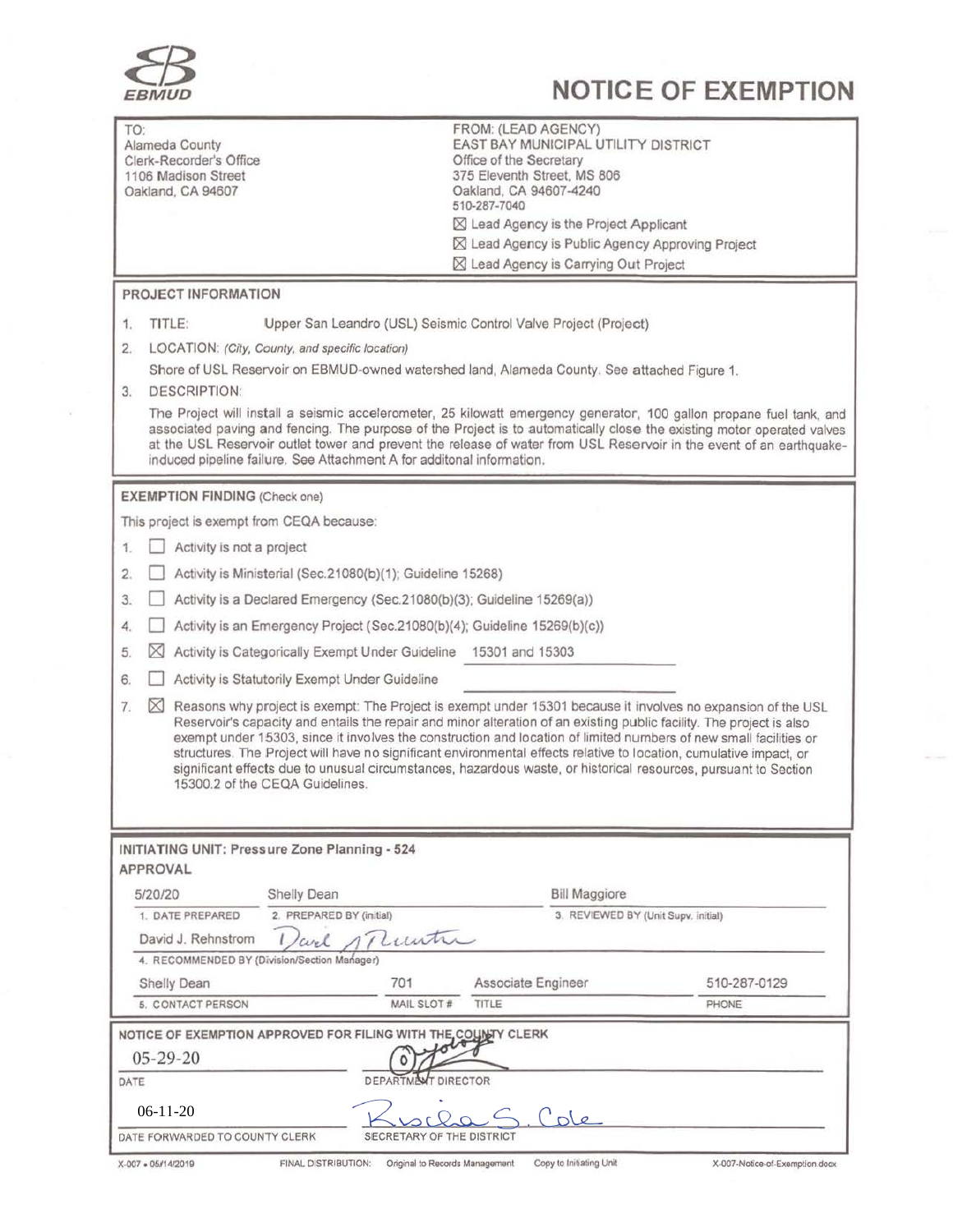## **ATTACHMENT A**

## **EAST BAY MUNICIPAL UTILTIY DISTRICT**

## **UPPER SAN LEANDRO (USL) SEISMIC CONTROL VAL VE PROJECT**

#### **Overview and Background**

The Project will install a seismic accelerometer, 25 kilowatt emergency generator, 100 gallon propane fuel tank, and associated paving and fencing. The purpose of the Project is to automatically close the existing motor operated valves at the USL Reservoir outlet tower and prevent the release of water from USL Reservoir in the event of an earthquake-induced pipeline failure. The Project is located on the western shore of USL Reservoir near the USL Reservoir outlet tower on EBMUD-owned watershed land in Alameda County (see Figure **1).** 

## **Project Purpose and Objectives**

The 54-inch diameter untreated water supply pipeline that delivers water from the USL Reservoir outlet tower to the USL Water Treatment Plant (WTP) in Oakland has a high consequence of failure during an earthquake event. Failure of the pipeline would result in the uncontrolled release of water from USL Reservoir into a heavily populated area. Although there are manually-operated valves that could be closed to prevent an uncontrolled release of the water, there would be insufficient time for EBMUD operators to close the valves after an earthquake-induced pipeline failure. The primary purpose of Project is to automatically close the existing motor operated valves at USL Reservoir outlet tower and prevent the release of water from USL Reservoir in the event of an earthquake-induced pipeline failure.

## **Project Location**

The Project site is located off Redwood Road through an EBMUD access road which leads to the shore of USL Reservoir near the USL Reservoir outlet tower (see Figure 1). The access road will be used for worker and equipment access for the Project.

## USL Reservoir Water Supply

USL Reservoir is one of the critical storage elements of EBMUD's water supply system and has a capacity of approximately 38,905 acre feet. The flow of water from USL Reservoir to the USL WTP is regulated by the USL Reservoir outlet tower, which is a 94-foot-high concrete tower equipped with a series of valves and connected at its base to an outlet tunnel. From the USL Reservoir outlet tower, untreated water flows through a 54-inch diameter tunnel for approximately 1.3 miles before reaching the "West Portal" in Oakland, where the tunnel transitions to a pipeline for approximately 1 mile before reaching the USL WTP in Oakland.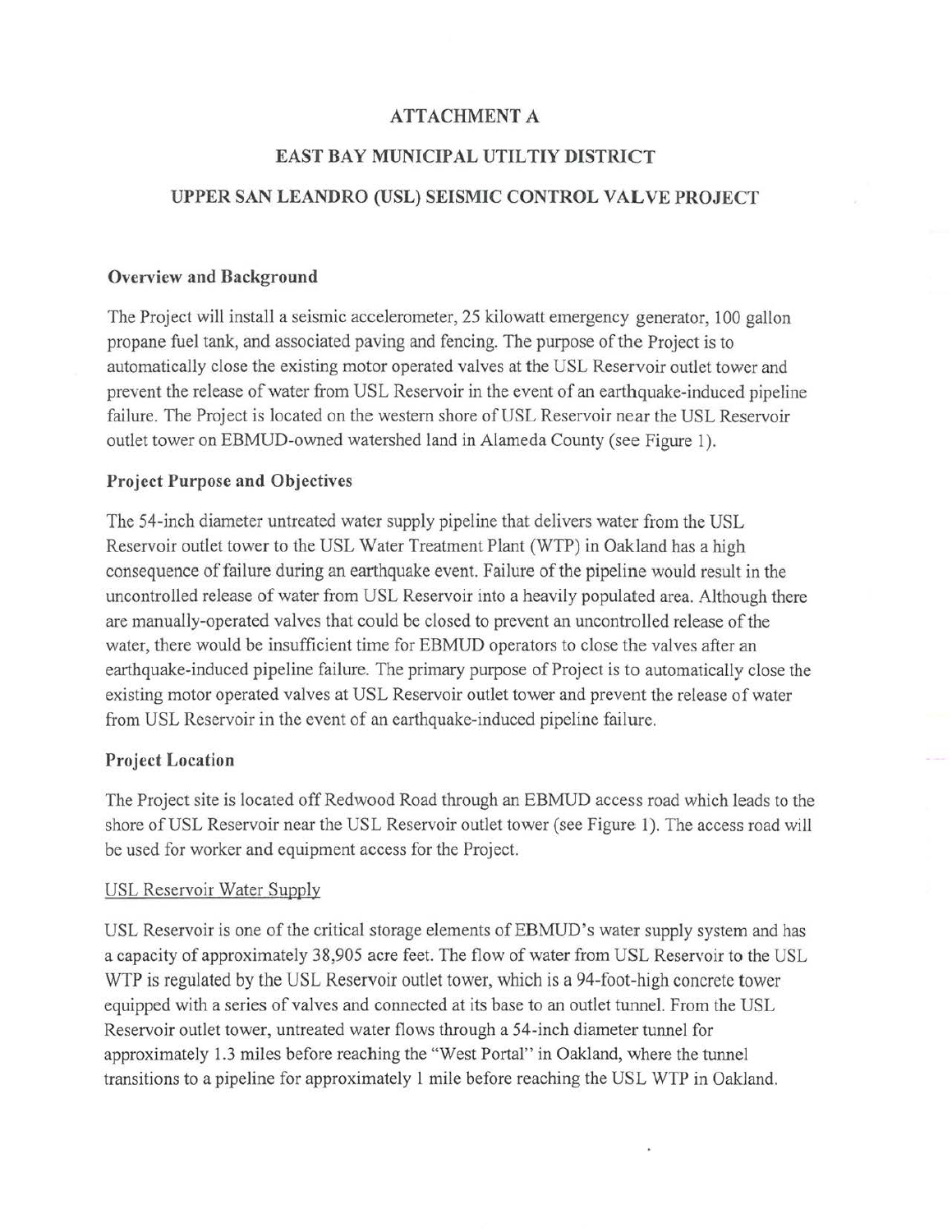# Project Characteristics

The seismic accelerometer will be installed on the shore of USL Reservoir near the USL Reservoir outlet tower. After a seismic event, the seismic accelerometer will trigger the existing motor operated valves to automatically close the two inlet gate valves and an outlet sluice gate located in the USL Reservoir outlet tower. Remote control systems will also be installed to allow the operators at the USL WTP to open the valves following a closure, if no break in the pipeline is suspected.

In addition to the accelerometer, an Environmental Protection Agency (EPA) certified 25 kilowatt emergency generator and 100 gallon vapor propane fuel tank will be installed to power the two motor operated inlet gate valves and motor operated outlet sluice gate in the event of a power outage. An automated transfer switch will be integrated with the generator docking station to continuously monitor the utility power and provide a reliable connection for the emergency generator.

The Project will also include associated paving and fencing. The proposed project design is shown on Figure 2.

# Permits and Approvals

All work will be on EBMUD property. Encroachment permits are not required since there is no work within the public right-of-way. Any necessary permits from the regulatory agencies will be obtained, to complete the Project.

# Schedule and Work Hours

The construction is anticipated to start in 2022 and will take approximately 3 months to complete. Construction activities will be limited to the daytime weekday hours (7:00 a.m. to 7:00 p.m.) to the extent feasible. Construction will occur during the dry season to avoid weatherrelated delays.

# EBMUD Practices and Procedures

Standard construction environmental and safety practices applicable to all EBMUD construction projects have been incorporated into the Project. These standard practices minimize impacts to the public resulting from EBMUD construction projects.

This Project is within the boundaries of the EBMUD Low Effect Habitat Conservation Plan, and will therefore include a wildlife exclusion fence to keep sensitive species out of the Project site.

OOY:DJR:bf sb20\_087b USL Seismic Control Valve Project NOE Attachment A

Figure 1: USL Seismic Control Valve Project Location Map Figure 2: USL Seismic Control Valve Project Design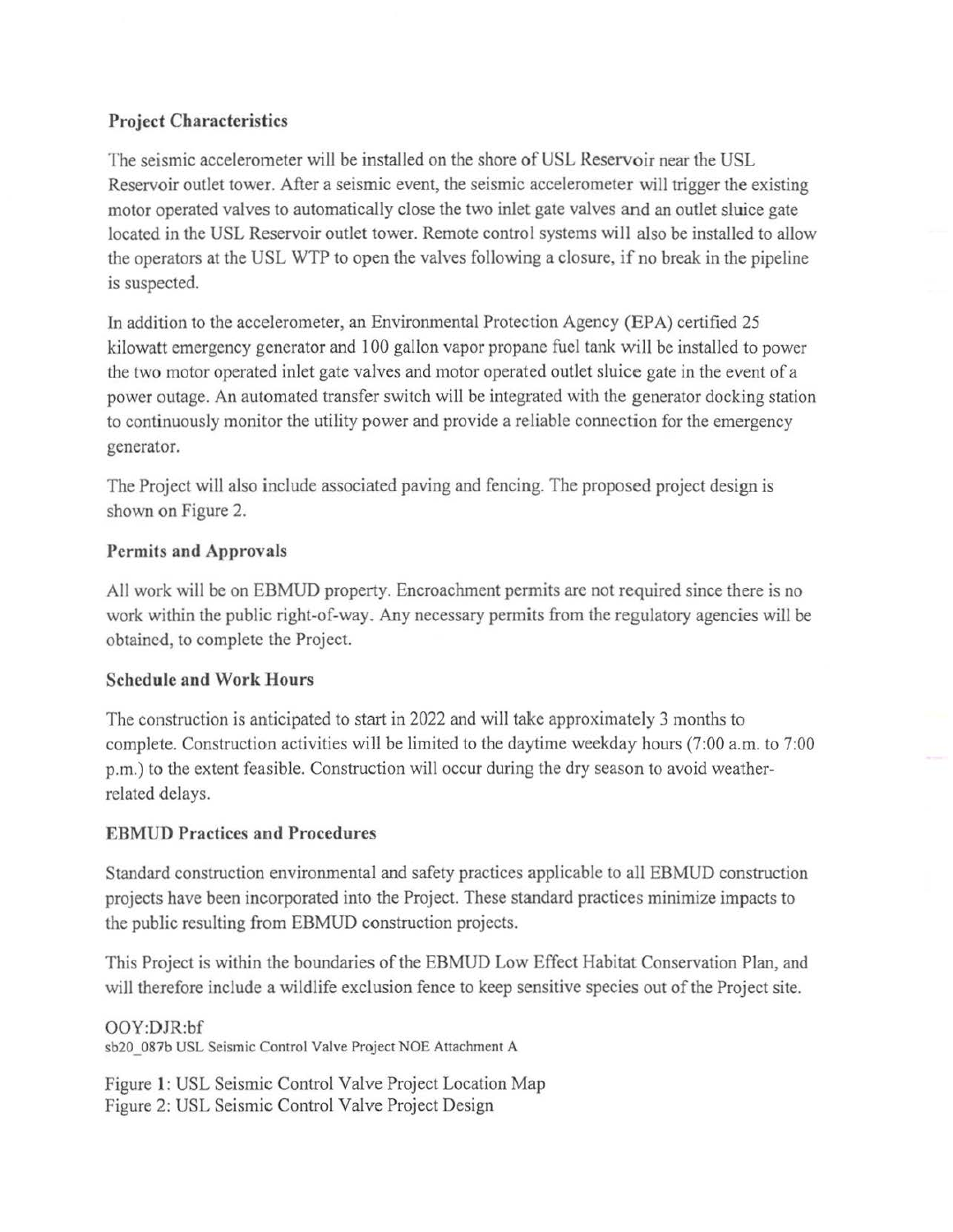